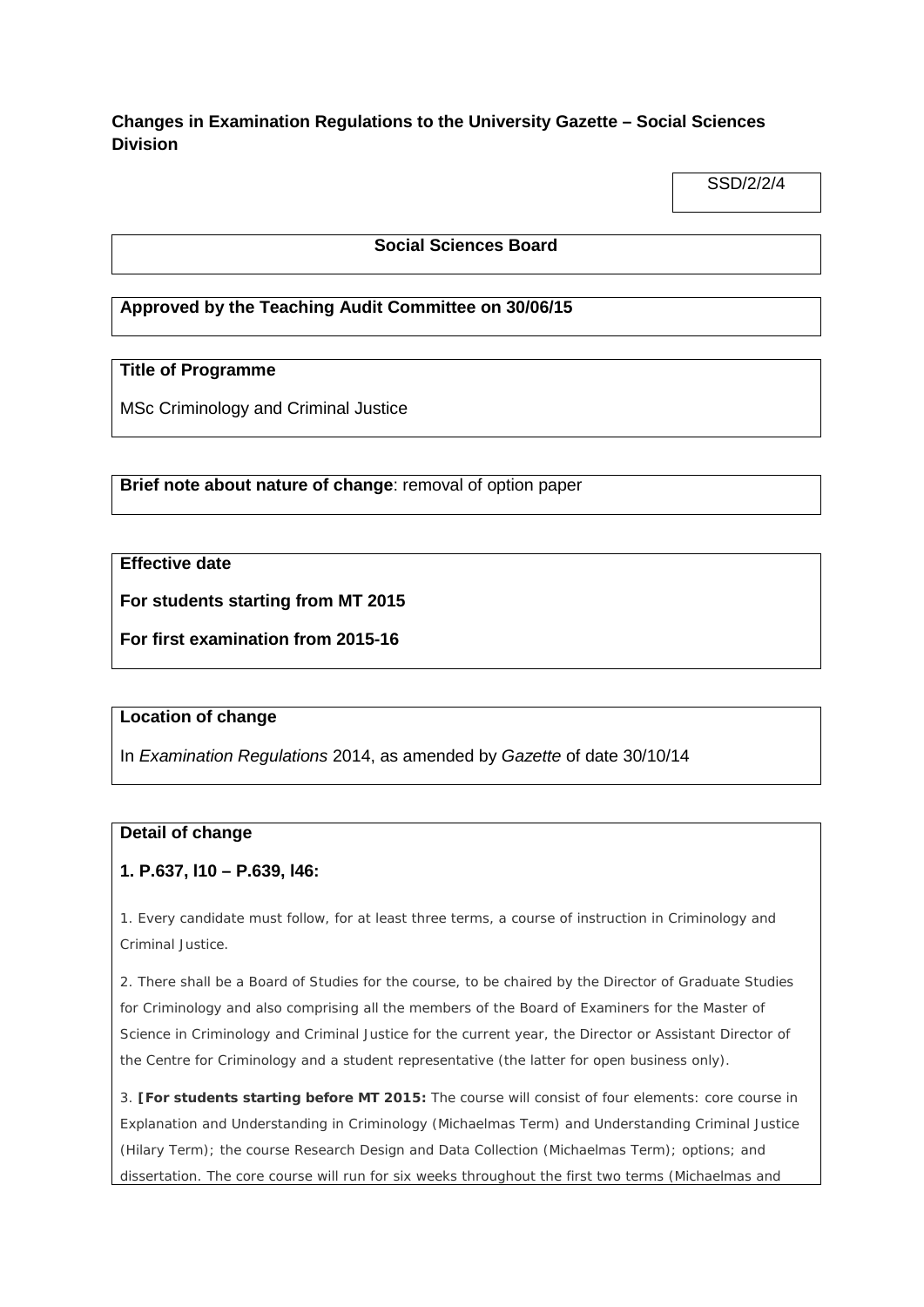Hilary). The Research Design and Data Collection course runs for six weeks in the first term (Michaelmas). Options will run for six weeks in each term (Michaelmas, Hilary and Trinity). Candidates will be required to choose two options in each of the first two terms and one for the final term. The dissertation will be 8,000-10,000 words long on a topic to be agreed by the Board of Studies. The required format for this dissertation is the common format prescribed for all law theses, which is printed in the Faculty of Law's Graduate Students' Handbook.**] [For students starting from MT 2015:** The course will consist of four elements: core course in Explanation and Understanding in Criminology (Michaelmas Term) and Understanding Criminal Justice (Hilary Term); the course Research Design and Data Collection (Michaelmas Term); options; and dissertation. The core course will run for eight weeks throughout the first two terms (Michaelmas and Hilary). The Research Design and Data Collection course runs for eight weeks in the first term (Michaelmas). Options will run for eight weeks in both Michaelmas and Hilary terms. Candidates will be required to choose two options in Michaelmas Term and three in Hilary Term. In Trinity Term students submit a dissertation 12,000-15,000 words long on a topic to be agreed by the Board of Studies. The required format for this dissertation is the common format prescribed for all law theses, which is printed in the Faculty of Law's Graduate Students' Handbook.**]**

4. The options are listed in the Schedule below.

5. Not all options will necessarily be taught or examined in any one year. Details of those which are available will be published in the Graduate Student Handbook produced by the Centre for Criminology for the year of the examination, subject to any amendment posted on the designated notice board in the Centre for Criminology by Monday of Week Minus One of the Michaelmas Term before the examination is held.

6. In addition to the options set out in the Schedule, candidates may offer any other option that may be approved from time to time by regulation published in the *Gazette* by the end of Monday of Week Minus One of the Michaelmas Term before the examination is held.

7. The course shall be assessed as follows:

(i) *Core Course*: **[For students starting before MT 2015:** There shall be a three-hour examination for the core course to be taken in Week Nought of Trinity Term.**] [For students starting from MT 2015:** There shall be 2 two hour examinations for the core course, the first to be taken in Week Nought of Hilary Term, and the second to be taken in Week Nought of Trinity Term.**]**

(ii) *Options and Research Design and Data Collection*: **[For students starting before MT 2015:**  Courses other than Research Design and Data Collection, Social Explanation and Data Analysis, Quantitative Analysis for Social Scientists and Qualitative Methods shall be examined by means of an assessed essay of no less than 3,500 and no more than 5,000 words (inclusive of footnotes, but excluding bibliography and appendices), for which time will be set aside during the last three weeks of each term. A selection of three titles (as determined by the Board of Examiners), shall be posted on the designated noticeboard at the Centre for Criminology by noon on Friday of Week Six of the relevant term. Candidates shall be required to submit two typewritten copies of each essay to the Examination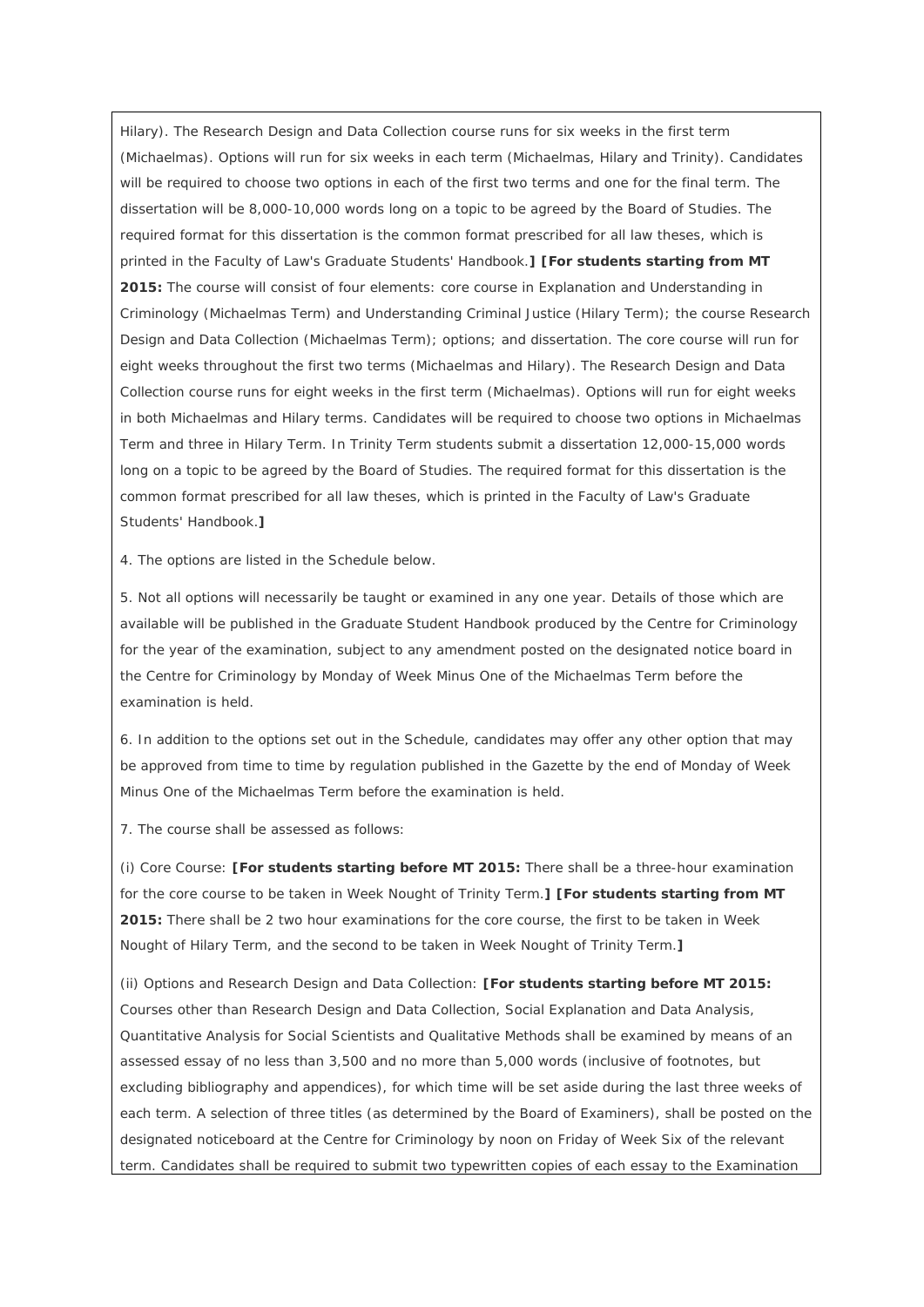Schools, High Street, Oxford, not later than three weeks after this date, by noon.**] [For students**  starting from MT 2015: Courses other than Research Design and Data Collection, Social Explanation and Data Analysis, Quantitative Analysis for Social Scientists, and Qualitative Methods shall be examined by means of an assessed essay of no less than 3,500 and no more than 4,500 words (inclusive of footnotes, but excluding bibliography and appendices), for which time will be set aside during Weeks 8, 9 and 10 of Michaelmas and Hilary terms. A selection of three titles (as determined by the Board of Examiners), shall be posted on the designated noticeboard at the Centre for Criminology by noon on Thursday of Week Seven of the relevant term. Candidates shall be required to submit two typewritten copies of each essay to the Examination Schools, High Street, Oxford, not later than Wednesday of Week Ten, by noon.**]**

**[For students starting before MT 2015:** Research Design and Data Collection, Social Explanation and Data Analysis, Quantitative Analysis for Social Scientists and Qualitative Methods shall be examined by an assessed essay of 2,500 to 3,000 words (inclusive of footnotes, but excluding bibliography and appendices), to be written between Friday of Week Six and Friday of Week Nine of the term in which the course runs. A choice from three titles (as determined by the Board of Examiners) will be posted on the designated noticeboard at the Centre for Criminology by noon on Friday of Week Six of the relevant term. Candidates shall be required to submit two copies of the essay to the Examination Schools, High Street, Oxford, not later than three weeks after this date, by noon. In addition, candidates taking Social Explanation and Data Analysis and/or Quantitative Analysis for Social Scientists and/or Qualitative Methods shall be required to complete to the satisfaction of the Course Tutor for the option a form of continuous assessment, which will be approved by the Board of Studies and the details of which will be published in the Graduate Student Handbook for the relevant year.**] [For students starting from MT 2015:** Research Design and Data Collection, Social Explanation and **Data Analysis, Quantitative Analysis for Social Scientists, and Qualitative Methods shall be examined by** an assessed essay of 2,500 to 3,000 words (inclusive of footnotes, but excluding bibliography and appendices), to be written between Thursday of Week Seven and Wednesday of Week Ten of the term in which the course runs. A choice from three titles (as determined by the Board of Examiners) will be posted on the designated noticeboard at the Centre for Criminology by noon on Thursday of Week Seven of the relevant term. Candidates shall be required to submit two copies of the essay to the Examination Schools, High Street, Oxford, not later than of Week 10, by noon. In addition, candidates taking Social Explanation and Data Analysis and/or-Quantitative Analysis for Social Scientists and/or Qualitative Methods shall be required to complete to the satisfaction of the Course Tutor for the option a form of continuous assessment, which will be approved by the Board of Studies and the details of which will be published in the Graduate Student Handbook for the relevant year.**]**

(iii) *Dissertation*: Two typewritten copies of the dissertation shall be submitted to the Examination Schools by noon on **[For students starting before MT 2015:** Friday of Week Nine**] [For students starting from MT 2015:** Wednesday of Week Ten**]** of Trinity Term. One bound copy of the dissertation of each candidate who passes the examination shall be deposited in the Social Science Library, Manor Road.

8. The degree of M.Sc. shall be awarded to any candidate who achieves a mark of at least 50 per cent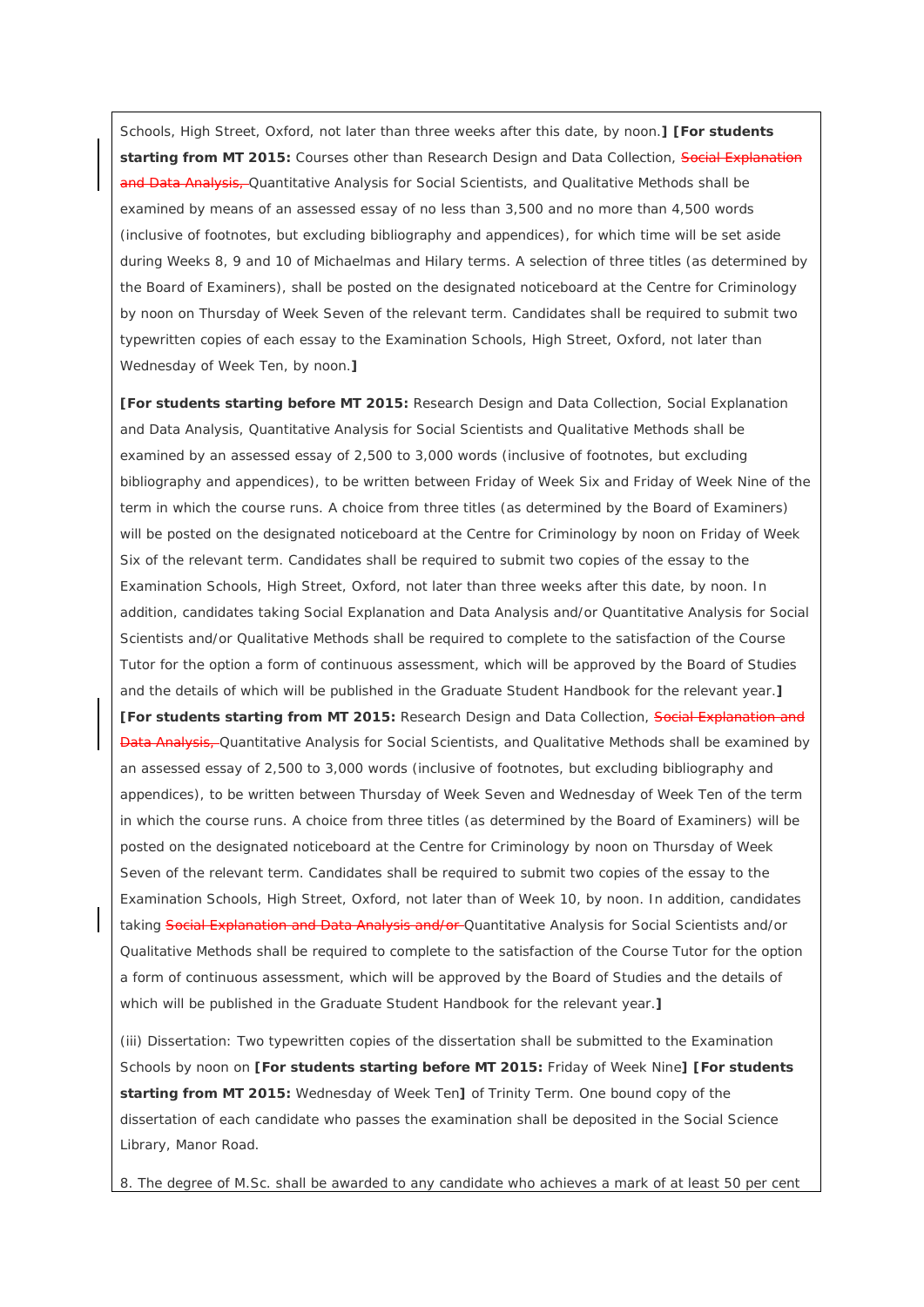for (*a* ) the five options and the Research Design and Data Collection course, (*b* ) the core course papers, and (c) the dissertation, as well as satisfactory completion of the continuous assessment element of the Social Explanation and Data Analysis, and/or Quantitative Analysis for Social Scientists and/or Qualitative Methods.

9. The examiners may award a distinction for excellence in the whole examination.

10. Arrangements for reassessment shall be as follows:

(i) *Core Course*: **[For students starting before MT 2015:** Candidates who fail, or withdraw from, the core course examination may resit the examination in the Trinity Term of the following academic year.**] [For students starting from MT 2015:** Candidates who fail, or withdraw from, either core course examination may resit the examination according to the standard timetable for examinations in the following academic year.**]** Such candidates who have completed successfully either or both of (*a*) the options and Research Design and Data Collection (i.e. have obtained an aggregate mark of 50 per cent or more) and (*b*) the dissertation, may carry forward the marks gained for the successfully completed components. Candidates may also carry forward their certificate of satisfactory completion of the continuous assessment element of Research Design and Data Collection, and, where relevant, those of Social Explanation and Data Analysis, and/or-Quantitative Analysis for Social Scientists and/or Qualitative Methods.

(ii) *Options and Research Design and Data Collection*: Candidates who have failed to obtain an aggregate mark of 50 per cent for assessment for the options or who have withdrawn from any assessment, may resubmit assessments for which they obtained a mark of 49 per cent or less. Candidates may resubmit assessed essays in which they have obtained a mark of 49 per cent or less to the Examination Schools, High Street, Oxford, according to the standard timetable for submitting essays in the following academic year. Such candidates who have completed successfully (*a*) the core course examination, (*b*) the dissertation, and (*c*) any assessment for which they have received a mark of 50 per cent or more, may carry forward the marks gained for the successfully completed components. Candidates may also carry forward their certificate of satisfactory completion of the continuous assessment element of where relevant, that of Social Explanation and Data Analysis, and/or Quantitative Analysis for Social Scientists and/or Qualitative Methods.

(iii) *Continuous assessment element of Research Design ands Data Collection, Social Explanation and Data Analysis, Quantitative Analysis for Social Scientists and Qualitative Methods:* Candidates who fail to complete an assignment which forms part of the continuous assessment element of Social Explanation and Data Analysis and/or Quantitative Analysis for Social Scientists and/or Qualitative Methods to the satisfaction of the respective Course Tutor may be required to resubmit that assignment once by noon on **[For students starting before MT 2015:** Friday of Week Nine**] [For students starting from MT 2015:** Thursday of Week Ten**]** of the relevant term.

(iv) *Dissertation*: Candidates who fail, or withdraw from, the dissertation may resubmit the dissertation by the required date in Trinity Term of the following academic year. Such candidates who have completed successfully (*a*) the core course and/or (*b*) the options may carry forward the marks gained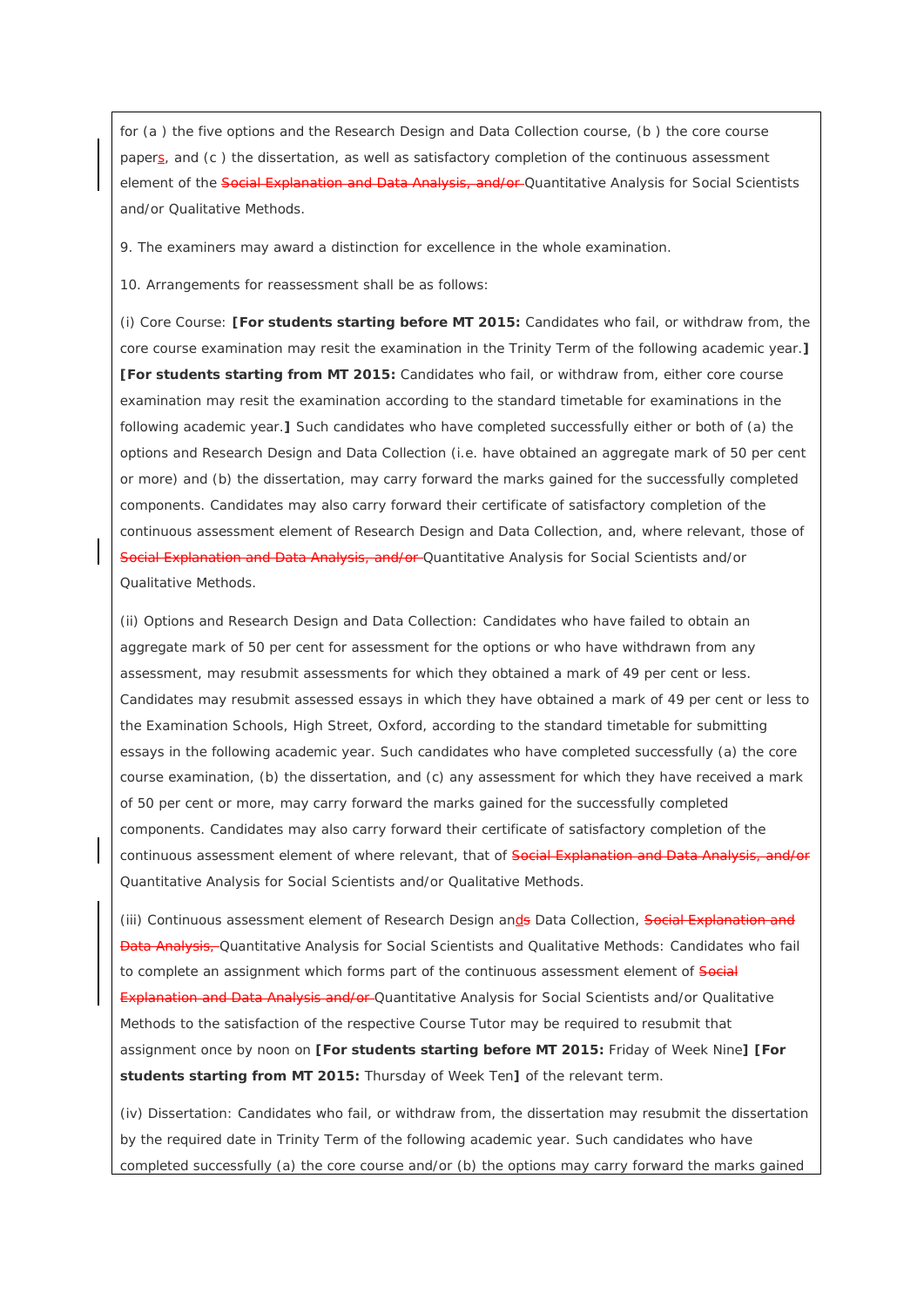for the successfully completed components. Candidates may also carry forward their certificate of satisfactory completion of the continuous assessment element of Social Explanation and Data Analysis and/or-Quantitative Analysis for Social Scientists and/or Qualitative Methods.

#### **SCHEDULE**

Comparative and Transnational Criminal Justice Comparative Criminal Justice, Security and Human Rights Crime and the Family Criminal Justice in Transitional Settings Criminal Justice, Migration and Citizenship Desistance from Crime: The Role of Criminal Justice Agencies Law, Economics and Crime Mafias News Media, Crime and Policy Policing Global Insecurities Prisons Public and Private Policing Public Opinion, Crime and Criminal Justice Qualitative Methods Quantitative Analysis for Social Sciences Race and Gender Research Design and Data Collection Restorative Justice Risk, Security and Criminal Justice Sentencing Social Explanation and Data Analysis Sociology of Punishment The Death Penalty The Politics of Crime Control